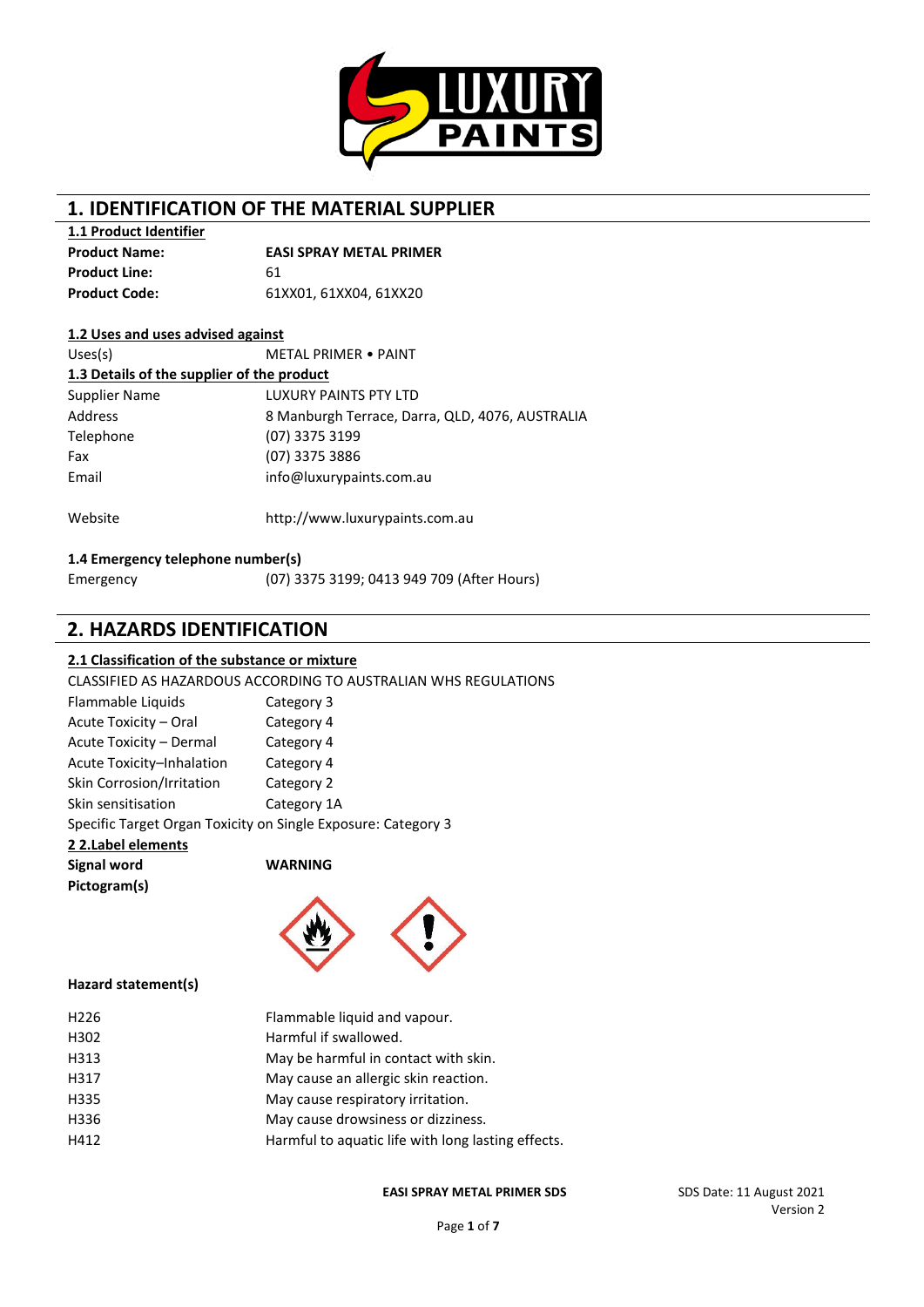| <b>Precautionary Statements for Prevention:</b> |                                                                                                                                     |
|-------------------------------------------------|-------------------------------------------------------------------------------------------------------------------------------------|
| P210                                            | Keep away from heat/sparks/open flames/hot surfaces. No smoking.                                                                    |
| P233                                            | Keep container tightly closed.                                                                                                      |
| P240                                            | Ground/bond container and receiving equipment.                                                                                      |
| P241                                            | Use explosion-proof electrical/ventilating/lighting equipment.                                                                      |
| P243                                            | Take precautionary measures against static discharge.                                                                               |
| P261                                            | Avoid breathing dust/fume/gas/mist/vapours/spray.                                                                                   |
| P264                                            | Wash thoroughly after handling.                                                                                                     |
| P270                                            | Do not eat, drink or smoke when using this product.                                                                                 |
| P271                                            | Use only outdoors or in a well-ventilated area.                                                                                     |
| P272                                            | Contaminated work clothing should not be allowed out of the workplace.                                                              |
| P273                                            | Avoid release to the environment.                                                                                                   |
| P280                                            | Wear protective gloves/protective clothing/eye protection/face protection.                                                          |
| <b>Precautionary Statements for Responses:</b>  |                                                                                                                                     |
| $P303 + P361 + P353$                            | IF ON SKIN (or hair): Remove/Take off immediately all contaminated clothing.<br>Rinse<br>skin water/shower.                         |
| $P304 + P340$                                   | Call a POISON CENTER or doctor/physician if you feel unwell.                                                                        |
| P312                                            | IF INHALED: Remove to fresh air and keep at rest in a position comfortable for<br>breathing.                                        |
| P305 + P351 + P338                              | IF IN EYES: Rinse cautiously with water for several minutes. Remove contact lenses, if<br>present and easy to do. Continue rinsing. |
| P321                                            | Specific treatment is advised - see first aid instructions.                                                                         |
| P330                                            | Rinse mouth.                                                                                                                        |
| P313 + P3332+P337                               | If skin or eye irritation occurs: Get medical advice/attention.                                                                     |
| P363                                            | Wash contaminated clothing before reuse.                                                                                            |
| $P370 + P378$                                   | In case of fire: Use appropriate media for extinction.                                                                              |

#### **Precautionary statements for storage:**

| P235, 403                                    | Store in a well ventilated place. Keep cool.                                                                    |
|----------------------------------------------|-----------------------------------------------------------------------------------------------------------------|
| P405                                         | Store locked up                                                                                                 |
| <b>Precautionary Statement for disposal:</b> |                                                                                                                 |
| P501                                         | Dispose off contents / container in accordance with local, regional, national and<br>international regulations. |
|                                              |                                                                                                                 |

### **2.3 Other Hazards**

Poisons Schedule Australia: S5 (Caution)

# **3. COMPOSITION/ INFORMATION OF INGREDIENTS**

### **3.1 Substances / Mixtures**

| Ingredient                   | <b>CAS Number</b> | <b>EC Number</b> | Weight %   |
|------------------------------|-------------------|------------------|------------|
| ALKYD RESIN(S)               | Not Available     | Not Available    | 20 to 30   |
| LOW AROMATIC WHITE SPIRIT(S) | 64742-82-1        |                  | $1$ to $3$ |
| <b>XYLFNF</b>                | 1330-20-7         | 215-535-7        | 30 to 40   |
| METHYL ETHYL KETOXIME        | $96 - 29 - 7$     | 202-496-6        | <1         |
| NON HAZARDOUS INGREDIENTS    | Not Available     | Not Available    | Remainder  |

## **4. FIRST AID MEASURES**

#### **4.1 Description of first aid measures**

Eye If in eyes, hold lids apart and flush continuously with running water. Seek medical attention without delay.

Inhalation Remove from contaminated area. Apply artificial respiration if not breathing. Do not

give direct mouth-to-mouth resuscitation. To protect rescuer, use air-viva, oxy-viva or one-way mask.

**EASI SPRAY METAL PRIMER SDS** SDS Date: 11 August 2021

Version 2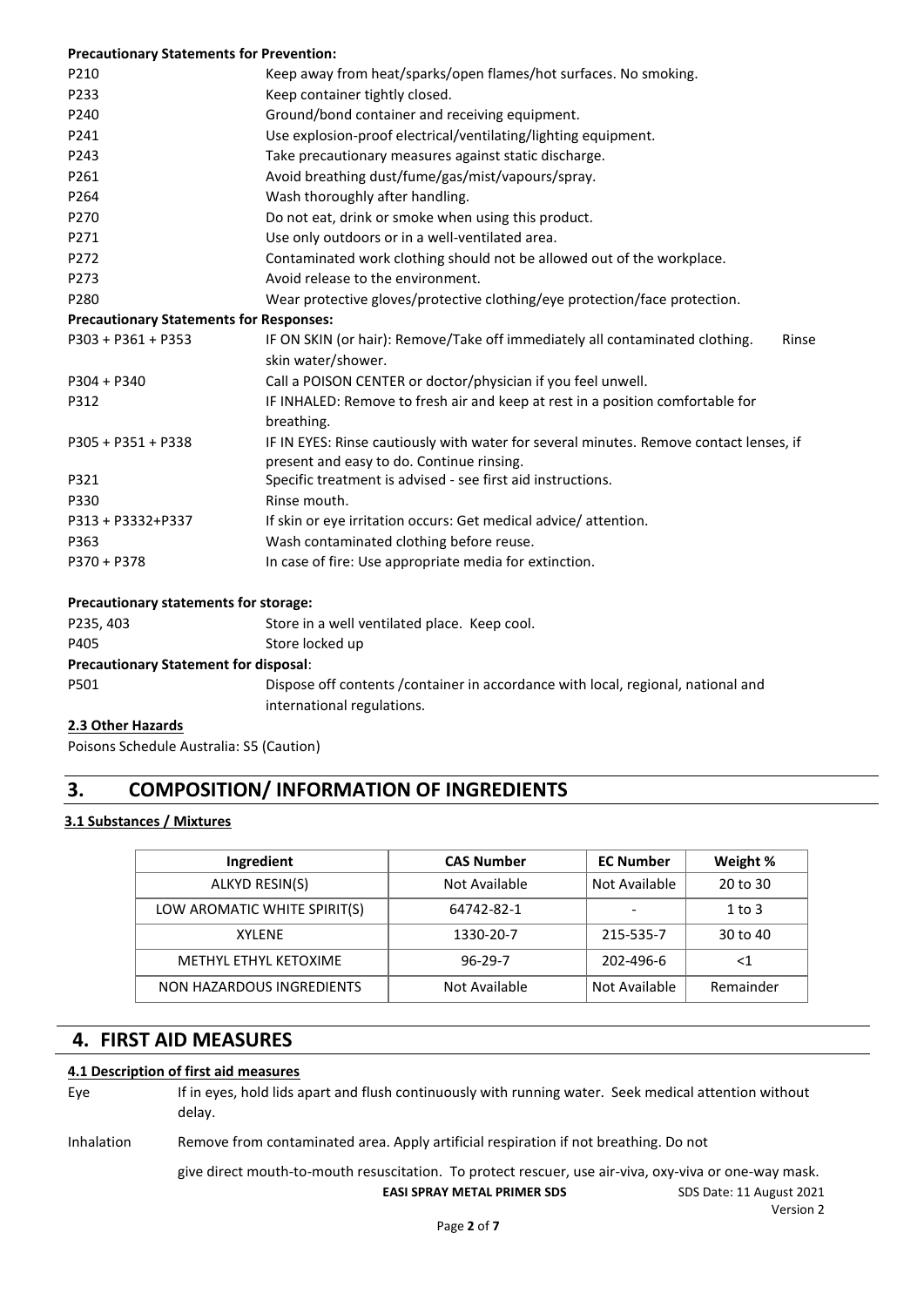Resuscitate in a well-ventilated area. Seek medical attention immediately.

- Skin If skin or hair contact occurs, remove contaminated clothing and flush skin and hair with running water. Seek medical attention if there is irritation.
- Ingestion For advice, contact a Poisons Information Centre on 13 11 26 (Australia Wide) or a doctor (at once). If swallowed, do not induce vomiting. Rinse mouth with water.

First aid facilities Eye wash facilities and safety shower should be available.

### **4.2 Most important symptoms and effects, both acute and delayed**

See Section 11 for more detailed information on health effects and symptoms.

#### **4.3 Immediate medical attention and special treatment needed**

Treat symptomatically.

# **5. FIRE FIGHTING MEASURES**

#### **5.1 Extinguishing media**

Dry agent, carbon dioxide or foam. Prevent contamination of drains and waterways.

### **5.2 Special Hazards arising from the substance or mixture**

Flammable. May evolve carbon oxides and hydrocarbons when heated to decomposition. Eliminate all ignition sources including cigarettes, open flames, spark producing switches/tools, pilot lights, heaters, naked lights, mobile phones, etc when handling. Earth containers when dispensing fluids.

#### **5.3 Advice for firefighters**

Evacuate area and contact emergency services. Toxic gases may be evolved in a fire situation. Remain upwind and notify those downwind of hazard. Wear full protective equipment including Self Contained Breathing Apparatus (SCBA) when combating fire. Use water fog to cool intact containers and nearby storage areas

#### .**5.4 Hazchem code**

 $•3Y$ 

- •<sup>3</sup> Alcohol Resistant Foam is the preferred firefighting medium but, if it is not available, normal foam can be used.
- Y Risk of violent reaction or explosion. Wear full fire kit and breathing apparatus. Contain spill and run-off.

## **6. ACCIDENTAL RELEASE MEASURES**

### **6.1 Personal precautions, protective equipment and emergency procedures**

Wear Personal Protective Equipment (PPE) as detailed in section 8 of the SDS. Contact emergency services where appropriate.

### **6.2 Environmental precautions**

Prevent product from entering drains and waterways.

### **6.3 Methods of cleaning up**

Contain spillage, then cover / absorb spill with absorbent material (sawdust, vermiculite, sand or similar), collect and place in suitable containers for disposal.

### **6.4 Reference to other sections**

See sections 8 and 13 for exposure controls and disposal.

# **7. HANDLING AND STORAGE**

### **7.1 Precautions for safe handling**

Observe good personal hygiene, including washing hands before eating. Prohibit eating and drinking in contaminated areas.

### **7.2 Conditions for safe storage, including any incompatibilities**

Store tightly sealed in a cool, dry, well-ventilated area, removed from heat and foodstuffs. Ensure containers are adequately labelled, protected from physical damage and sealed when not in use. Check regularly for leaks or spills.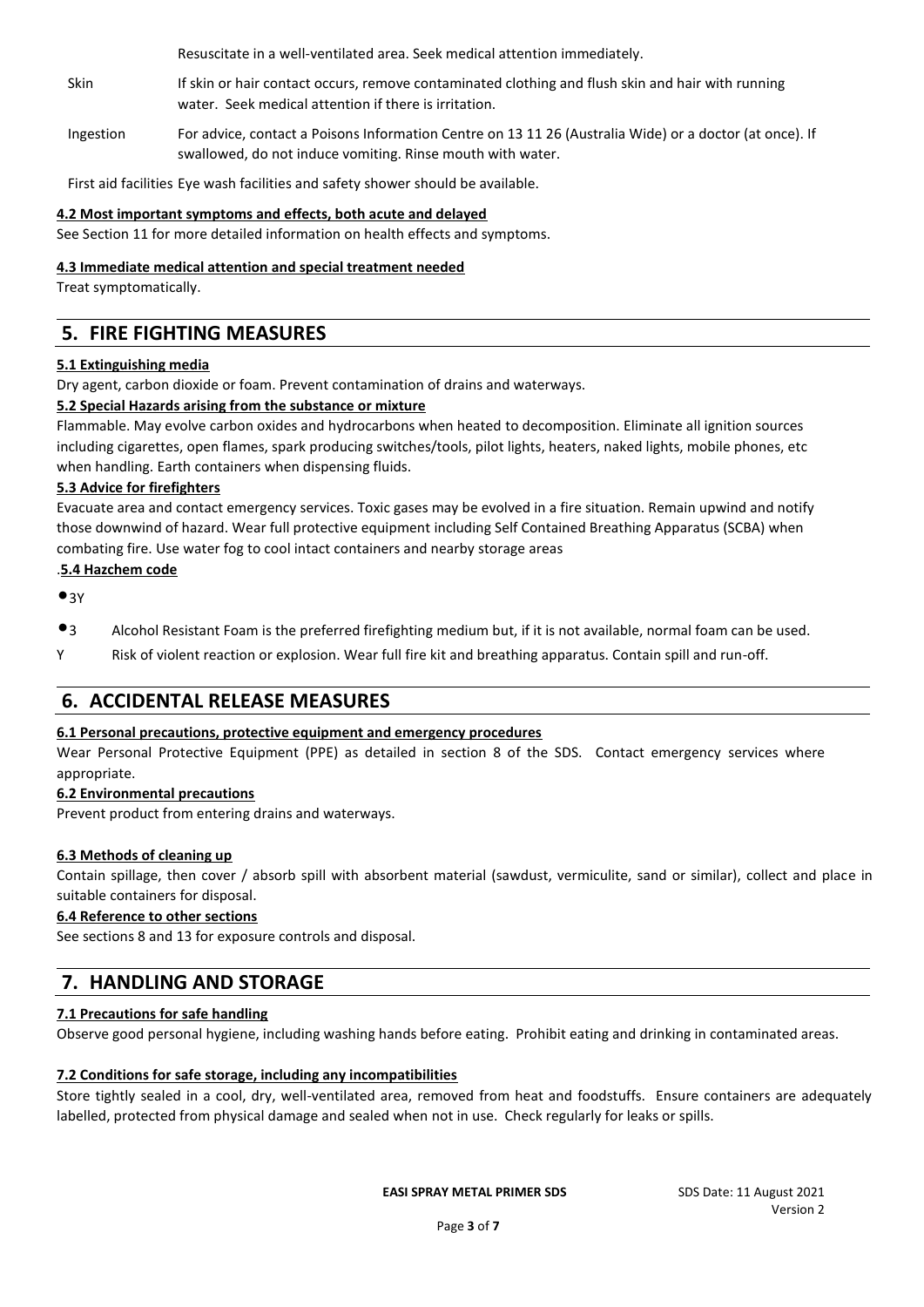# **8. EXPOSURE CONTROLS / PERSONAL PROTECTION**

#### **8.1 Control parameters**

| <b>Exposure standards</b> | TWA |       |     | <b>STEL</b> | Reference        |
|---------------------------|-----|-------|-----|-------------|------------------|
| Ingredient                | ppm | mg/m3 | ppm | mg/m3       |                  |
| Xylene                    | 80  |       | 150 |             | From solvent SDS |

#### **Biological limits**

| Ingredient    | <b>Determinant</b>             | <b>Sampling Time</b> | BEI                  |
|---------------|--------------------------------|----------------------|----------------------|
| <b>XYLENE</b> | Methyl hippuric acids in urine | End of shift         | 1.5 $g/g$ creatinine |

Reference: ACGIH Biological Exposure Indices

| 8.2 Exposure controls |                                                                                                                                                                                                                                                                                                                                                                                                       |
|-----------------------|-------------------------------------------------------------------------------------------------------------------------------------------------------------------------------------------------------------------------------------------------------------------------------------------------------------------------------------------------------------------------------------------------------|
| Engineering controls  | Avoid inhalation. Use in well ventilated areas. Where an inhalation risk exists,<br>mechanical explosion proof extraction ventilation is recommended.<br>Flammable/explosive vapours may accumulate in poorly ventilated areas. Vapours are<br>heavier than air and may travel some distance to an ignition source and flash back.<br>Maintain vapour levels below the recommended exposure standard. |
| <b>PPE</b>            | B OVERALLS, SAFETY SHOES, SAFETY GLASSES, GLOVES                                                                                                                                                                                                                                                                                                                                                      |
| Eyes / Face           | Wear splash-proof goggles.                                                                                                                                                                                                                                                                                                                                                                            |
| <b>Hands</b>          | Wear PVA or Viton (R) gloves.                                                                                                                                                                                                                                                                                                                                                                         |
| Body                  | Wear coveralls                                                                                                                                                                                                                                                                                                                                                                                        |
| Respiratory           | If spraying, wear a Type A-ClassP1 (Organic gases/vapours and Particulate) respirator or<br>an Air-line respirator. If sanding dry product, wear a Class P1 (Particulate) respirator.                                                                                                                                                                                                                 |



# **9. PHYSICAL AND CHEMICAL PROPERTIES**

### **Information on basic physical and chemical properties**

| Appearance                   | <b>COLOURED LIQUID</b>      |
|------------------------------|-----------------------------|
| Odour                        | <b>SLIGHT ODOUR</b>         |
| Flammability                 | FLAMMABLE                   |
| Flash point                  | $31^{\circ}$ C              |
| <b>Boiling point</b>         | 145°C to 190°C              |
| <b>Melting point</b>         | <b>NOT APPLICABLE</b>       |
| <b>Evaporation rate</b>      | NOT AVAILABLF               |
| Vapour density               | <b>NOT AVAILABLE</b>        |
| Specific gravity0            | 1.25 to 1.40                |
| Solubility (water)           | <b>INSOLUBLE</b>            |
| Vapour pressure              | 0.429 kPa @ 20 $^{\circ}$ C |
| <b>Upper explosion limit</b> | 7.0%                        |
| Lower explosion limit        | 0.6 %                       |
|                              |                             |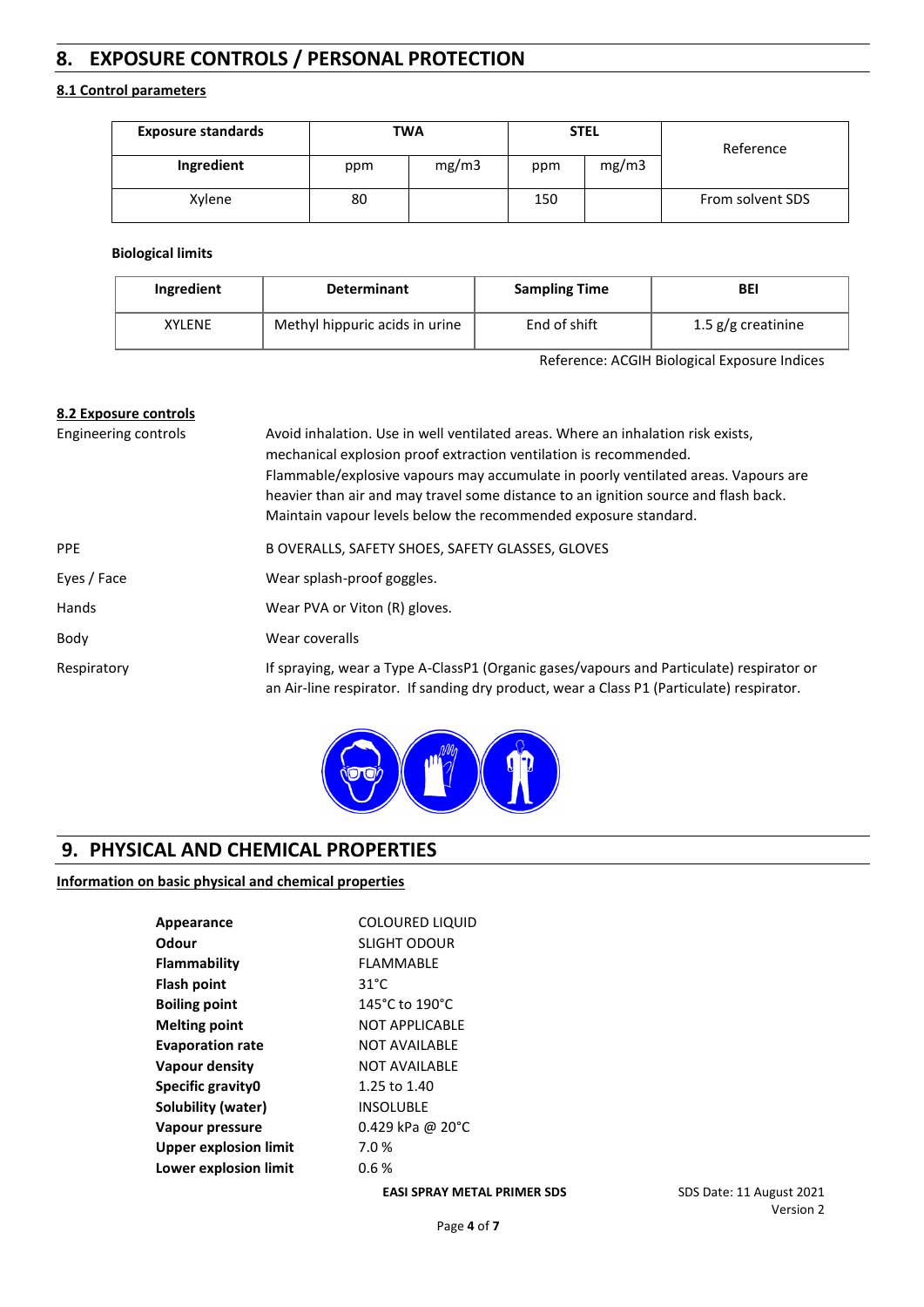| <b>Autoignition temperature</b>  | $> 200^{\circ}$ C    |
|----------------------------------|----------------------|
| <b>Decomposition temperature</b> | <b>NOT AVAILABLE</b> |
| <b>Viscosity</b>                 | >450 cSt @ 25°C      |
| <b>Explosive properties</b>      | <b>NOT AVAILABLE</b> |
| <b>Oxidising properties</b>      | <b>NOT AVAILABLE</b> |
| % Volatiles                      | 32 % to 38 %         |

## **10. STABILITY AND REACTIVITY**

#### **10.1 Reactivity**

Carefully review all information provided in sections 10.2 to 10.6.

#### **10.2 Chemical stability**

Stable under recommended conditions of storage.

#### **10.3 Possibility of hazardous reactions**

Hazardous polymerization is not expected to occur.

#### **10.4 Conditions to avoid**

Avoid heat, sparks, open flames and other ignition sources.

#### **10.5 Incompatible materials**

Incompatible with oxidising agents (e.g. hypochlorites), acids (e.g. nitric acid), alkalis (e.g. sodium hydroxide), heat and ignition sources. Incompatible with Natural rubber, Butyl Rubber and Polystyrene.

**10.6 Hazardous decomposition products**

May evolve carbon oxides and hydrocarbons when heated to decomposition.

# **11. TOXICOLOGICAL INFORMATION**

#### **11.1 Information on toxicological effects**

#### **Acute toxicity Information available for the product:**

Harmful if swallowed. Ingestion may result in nausea, vomiting, abdominal pain, diarrhoea, fatigue, dizziness and unconsciousness.

#### **Information available for the ingredient(s):**

| Ingredient            | <b>Oral Toxicity (LD50)</b> | <b>Dermal Toxicity (LD50)</b> | <b>Inhalation Toxicity (LC50)</b> |
|-----------------------|-----------------------------|-------------------------------|-----------------------------------|
| <b>XYLENE</b>         | 4300 mg/kg (rat)            | $>$ 1700 mg/kg (rabbit)       | 4330-5984 ppm/6 hours             |
| METHYL ETHYL KETOXIME | 930 mg/kg (rat)             | 200 uL/kg (rabbit)            | $- -$                             |

| <b>Skin</b>            | Contact may result in drying and defatting of the skin, rash and dermatitis.                                                                                                                             |
|------------------------|----------------------------------------------------------------------------------------------------------------------------------------------------------------------------------------------------------|
| Eye                    | Contact may result in irritation, lacrimation, pain and redness.                                                                                                                                         |
| Sensitisation          | May cause an allergic skin reaction. This product is not classified as a respiratory<br>sensitiser.                                                                                                      |
| Mutagenicity           | Not classified as a mutagen.                                                                                                                                                                             |
| Carcinogenicity        | Not classified as a carcinogen.                                                                                                                                                                          |
| Reproductive           | Over exposure to toluene may damage fertility or the unborn child.                                                                                                                                       |
| STOT-single exposure   | Over exposure may result in irritation of the nose and throat, coughing, nausea and<br>headache. High level exposure may result in dizziness, drowsiness, breathing difficulties<br>and unconsciousness. |
| STOT-repeated exposure | Repeated exposure to toluene may result in central nervous system (CNS), liver and<br>kidney damage.                                                                                                     |
| Aspiration             | This product does not present an aspiration hazard.                                                                                                                                                      |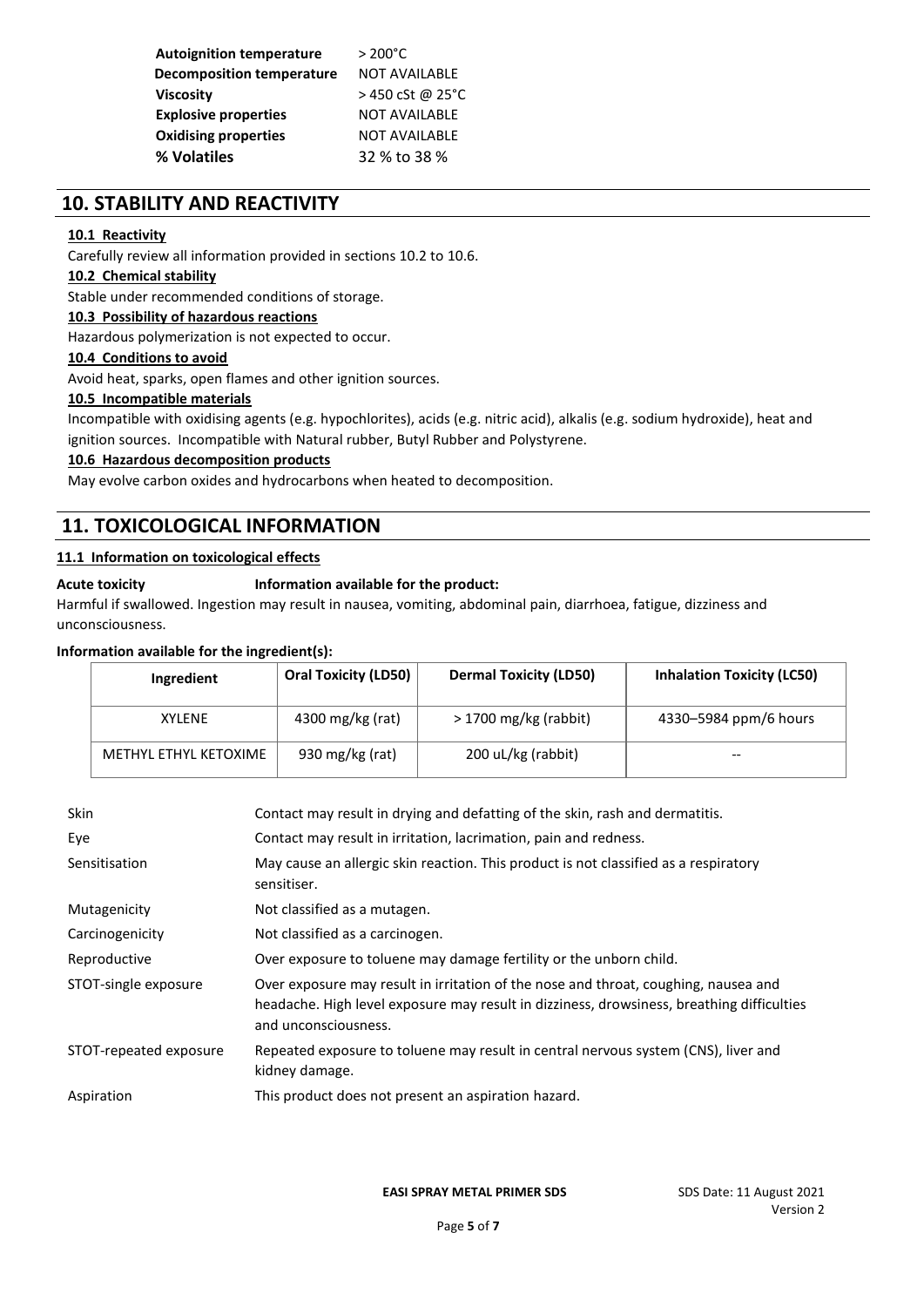# **12. ECOLOGICAL INFORMATION**

#### **12.1 Toxicity**

Based on data for similar components or preparations, this product is expected to be toxic to aquatic organisms. Long term adverse effects to aquatic organisms are possible if continuous exposure is maintained.

#### **12.2 Persistence and degradability**

As the substance is not readily biodegradable, long retention times in water are to be expected. This applies only in cases where no other elimination mechanisms (photo degradation, hydrolysis, and adsorption) are active. However, as there is no eco-toxic effect, no damage to the ecosystem is to be expected.

| 12.3 Bioaccumulative potential | No information available.                                   |
|--------------------------------|-------------------------------------------------------------|
| 12.4 Mobility in soil          | No information available.                                   |
| 12.5 Other adverse effects     | Do not allow to escape into waterways, waste water or soil. |

## **13. DISPOSAL CONSIDERATIONS**

#### **13.1 Waste treatment methods**

Waste disposal For small amounts, absorb with sand, vermiculite or similar and dispose of to an approved landfill site. Contact the manufacturer/supplier for additional information if disposing of large quantities (if required). Prevent contamination of drains and waterways as aquatic life may be threatened and environmental damage may result.

Legislation Dispose of in accordance with relevant local legislation.

## **14. TRANSPORT INFORMATION**

#### **CLASSIFIED AS A DANGEROUS GOOD BY THE CRITERIA OF THE ADG CODE**



|                      | <b>LAND TRANSPORT (ADG)</b> | <b>SEA TRANSPORT</b>   | <b>AIR TRANSPORT</b>   |
|----------------------|-----------------------------|------------------------|------------------------|
|                      |                             | (IMDG / IMO)           | (IATA / ICAO)          |
| 14.1 UN Number       | 1263                        | 1263                   | 1263                   |
| 14.2 Proper Shipping | PAINT OF PAINT RELATED      | PAINT or PAINT RELATED | PAINT or PAINT RELATED |
| <b>Name</b>          | <b>MATERIAL</b>             | MATERIAL               | MATERIAL               |
| 14.3 Transport       |                             | 3                      |                        |
| <b>Hazard Class</b>  |                             |                        |                        |
| 14.4 Packing Group   | Ш                           | Ш                      | Ш                      |

14.5 Environmental hazards Hydrocarbon solvents in the product are classified as Marine Pollutants. 14.6 Special precautions for user Hazchem code •3Y GTEPG 3C1 EMS F-E, S-E

## **15. REGULATORY INFORMATION**

#### **15.1 Safety, health and environmental regulations/legislation specific for the substance or mixture**

**Poison schedule** Classified as a Schedule 5 (S5) Standard for the Uniform Scheduling of Medicines and Poisons (SUSMP).

**Classifications** Safe Work Australia criteria is based on the Globally Harmonised System (GHS) of Classification and Labelling of Chemicals.

**EASI SPRAY METAL PRIMER SDS** SDS Date: 11 August 2021

Version 2